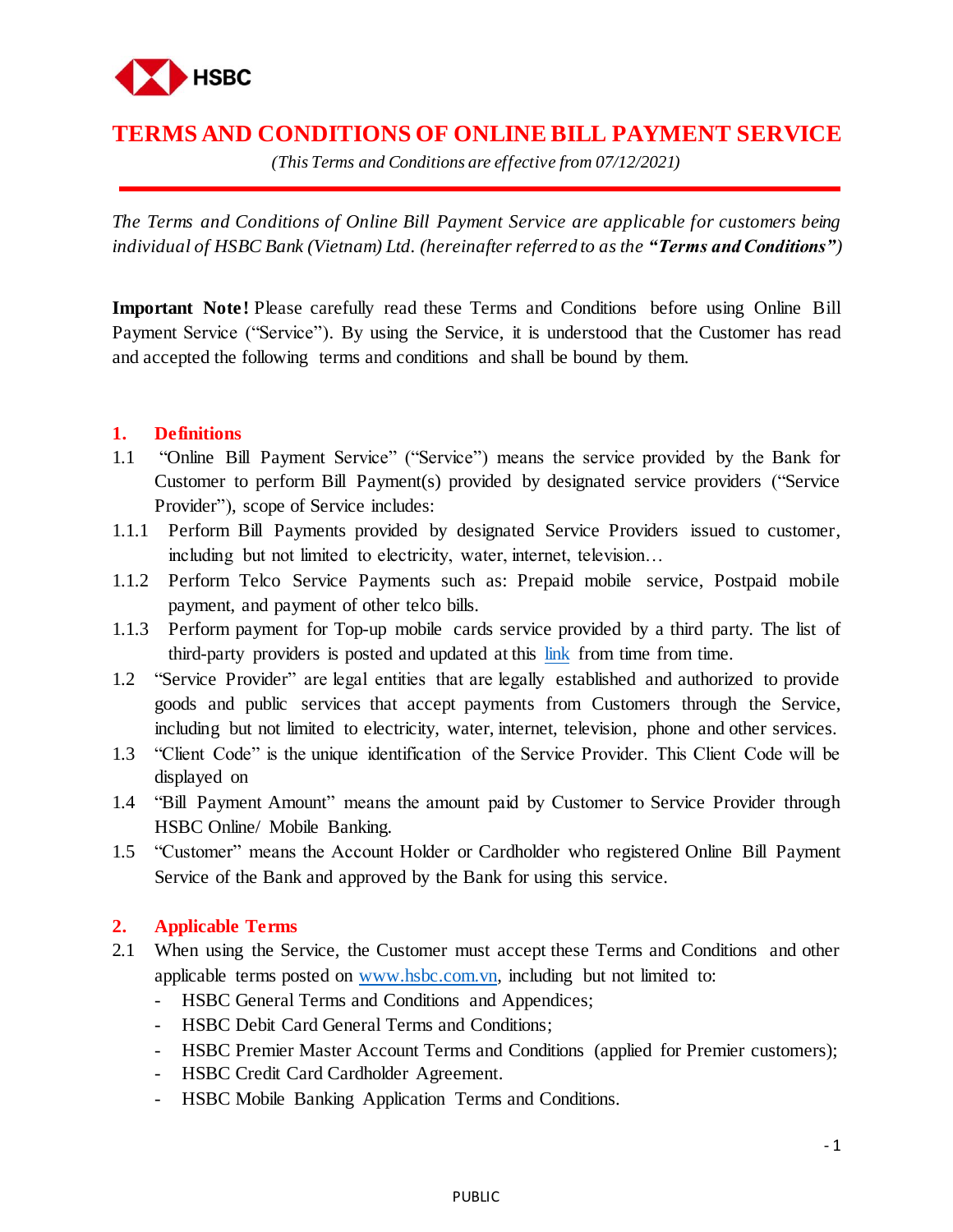

- 2.2 If these terms and conditions are inconsistent with other applicable terms and conditions, these Terms and Conditions of Online Bill Payment Service shall be applied.
- **3. Customer's Rights and Obligations**
- 3.1 Customer's Rights
	- Use the Service in accordance with these Terms and Conditions.
	- Complain about errors, violations (if any) arising in the process of using the Service in accordance with the law.
	- Other rights in accordance with these Terms and Conditions and regulations related to law.
- 3.2 Customer's Obligations
	- Provide sufficient and accurate required information while using the Service. HSBC will not be responsible for any reimbursement if the Customer provides inaccurate billing information.
	- Check all bill information on the review page before confirming for payment process, including but not limited to Customer's full name, correspondent address, contact detail, Bill Payment Amount, client code, Service Provider name. If there is any mismatch, Customer should immediately contact the Service Provider to validate the information.
	- Authorize the Bank to display and share billing information of the Customer, subject to information recorded in HSBC systems from time to time, including but not limited to Service Provider name, service type, Client Code, transaction reference number, correspondent address, Customer's full name, Customer's mobile phone number and other information related to the Service.
	- When Customers use the Top-up mobile card service provided by third party, Customer is responsible for ensuring the security of the Top-up mobile card provided after payment is completed and responsible for any damage or misuse related to the Top-up mobile card if it is stolen, lost, or taken advantage of. In case the top-up mobile card cannot be used after payment, Customer shall proactively contact the third party to resolve any issue related to the Top-up mobile card.
	- Authorize the Bank debit from Customer's Account to make payment to Service Provider. The Account will be selected by Customer.
	- Pay for fees related to the Service (if any) as regulated by the Bank from time to time. Tariff is posted on [www.hsbc.com.vn.](http://www.hsbc.com.vn/)
	- Do not make payment with the Account which has been closed, blocked or suspended. Payment request will be canceled and/ or considered unsuccessful.
	- Ensure there are sufficient funds on relevant Account at point of making payment including invoice amount and service fee (if any). HSBC shall not be liable for any consequence arising from or in connection with any instructions not carried out by the Bank due to insufficiency of funds and/or credit facilities.
	- Be responsible for punctual payment of your own bills. HSBC will not responsible for the continuity of services provided by Service Provider if Customer makes late payment.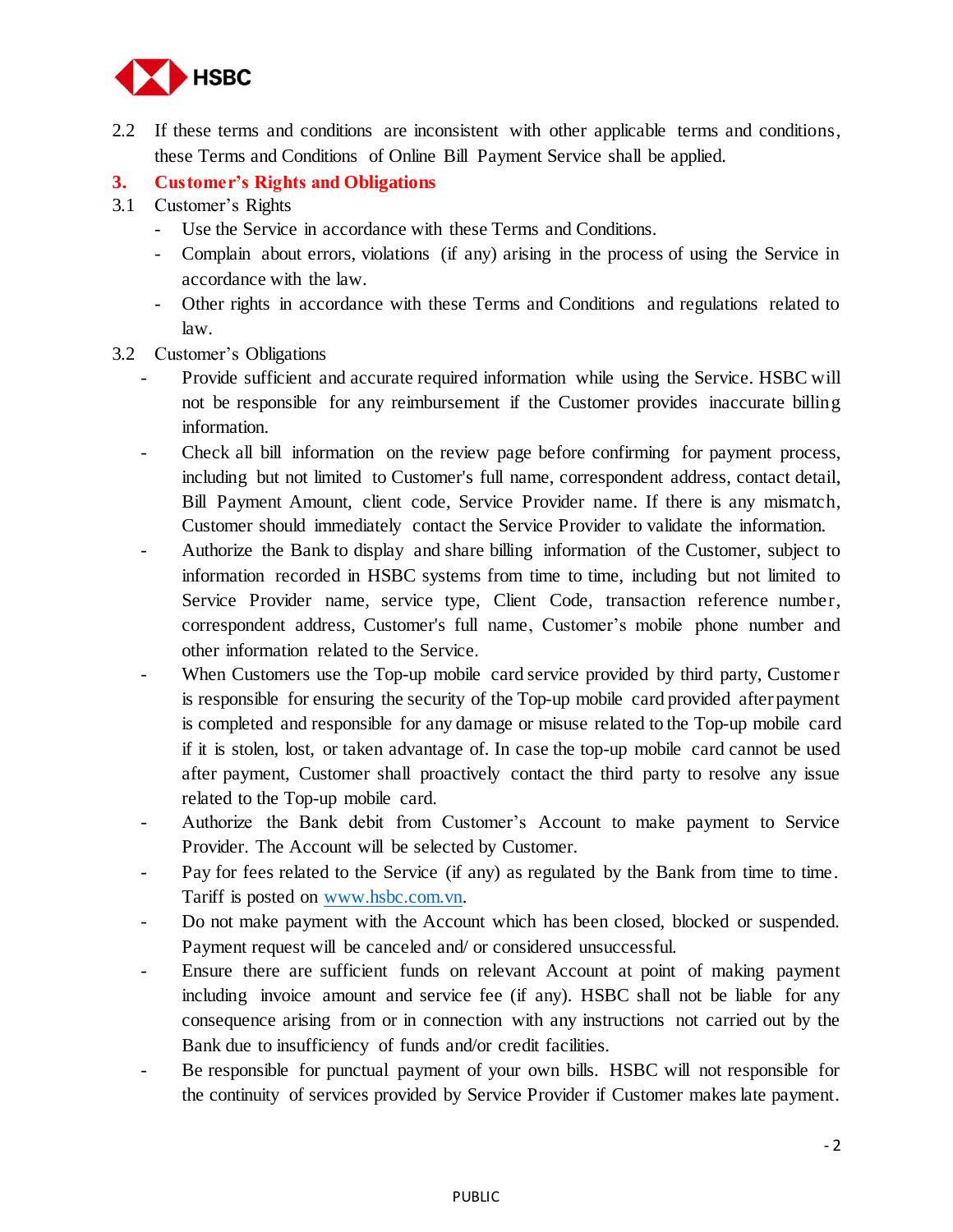

If any concern or issues arise whilst using services with Service Provider, Customer shall resolve directly with the relevant Service Provider for, where applicable, any query, complaint or dispute in connection with a Bill Payment made to that Service Provider, or refund requests of Customer or reimbursement from the Service Provider to Customer. The Bank shall not be under any duty to assist in resolving any dispute including, without limitation, disputes concerning late payment of any bill and/or any interest, charges and fees imposed by the relevant Service Provider.

# **4. The Bank's Rights and Obligation**

#### 4.1 Bank's Rights

- Provide customer's data and transaction information to authorized organizations and individuals in accordance with the law.
- Display and share information relating to the Bill Payment of Customer subject to information recorded in the HSBC system or transferred by Service Provider from time to time, including but no limit such as Service Provider name, service type, client code, transaction reference number, correspondent address, Customer's full name, Customer's mobile phone number and other information related to the Service.
- To be exempt from responsibility for any damages that may arise from the inability to cancel, modify or defer the executed request from the Customer.
- To be exempt from responsibility for any damages occurred subject to the difference between the Dealing Date and the Effective Date, Bank holiday; between operation time , between the time recorded among HSBC systems and/or HSBC system and Service Provider's system or system failure.
- Block / suspend / terminate / refuse Customer's request in accordance with these Terms and Conditions.
- Debit Customer's Account with the value of Bill Payment Amount and service fees (if any) according to the Bank tariff from time to time.
- Other rights in accordance with these Terms and Conditions and relevant regulations of law.
- 4.2 Bank's Obligations
	- Ensure Customer's rights in accordance with these Terms and Conditions.
	- Settle Customer inquiries and complaints related to the Service usage according to the Bank's regulation from time to time.
	- Attempt to provide to Customer the most accurate information provided by the Service Provider which is recorded in the Bank system. However, due to the nature of the Service, the Bank does not guarantee, in any case, that all information is correct and error-free.
	- Other responsibilities in accordance with these Terms and Conditions and relevant regulations of law.

# **5. Processing Time**

5.1 Customer's Bill Payment request is considered valid when the Bank acknowledges and records that request on the Bank system. A Bill Payment request initiated by the Customer